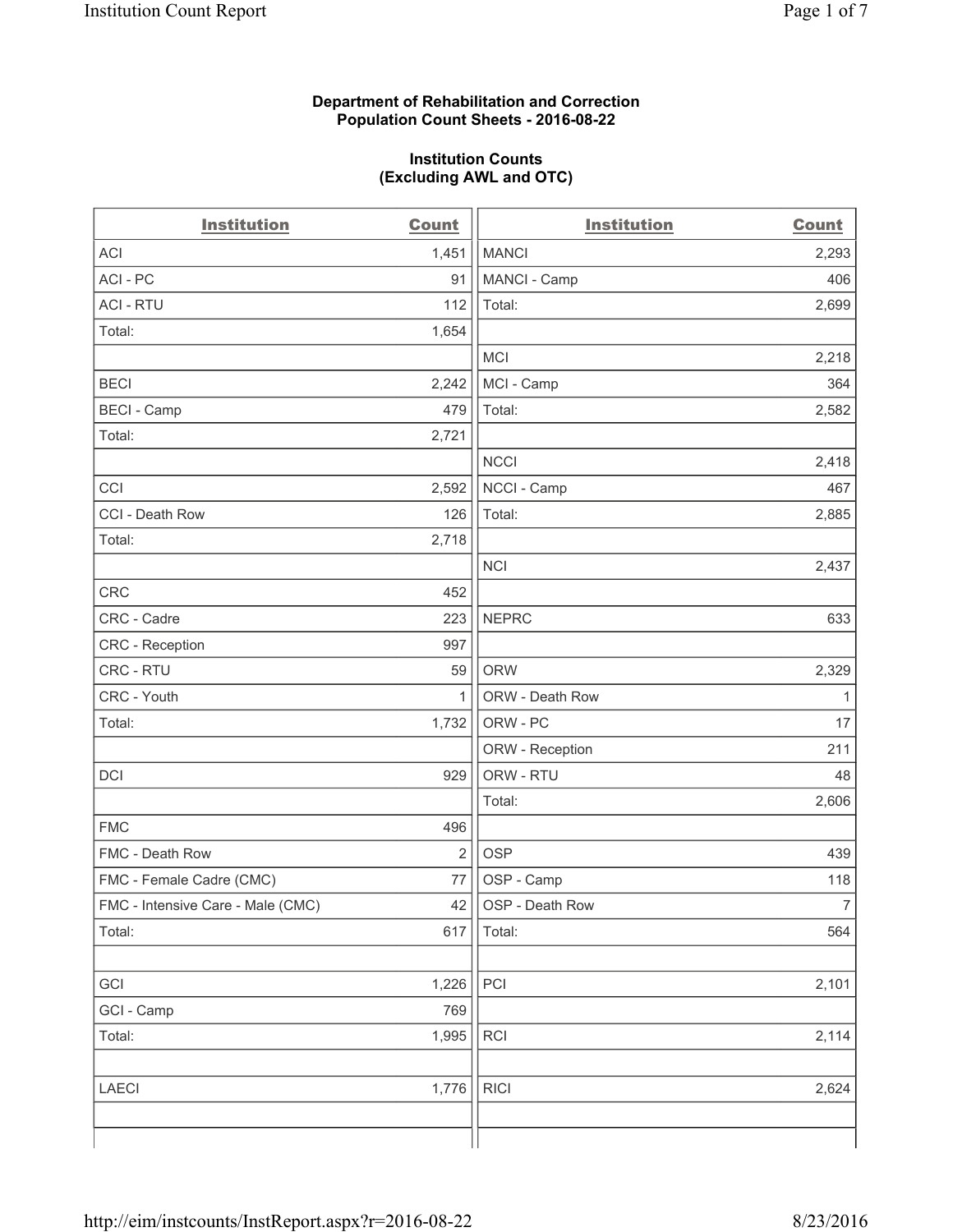| LECI                     | 2,248 | SCI              | 1,883                              |
|--------------------------|-------|------------------|------------------------------------|
| LECI - Camp              | 183   |                  |                                    |
| Total:                   | 2,431 | <b>SOCF</b>      | 1,185                              |
|                          |       | SOCF - RTU       | 61                                 |
| LOCI                     | 2,279 | Total:           | 1,246                              |
| LORCI                    | 276   | <b>TCI</b>       | 1,087                              |
| LORCI - Cadre            | 159   | TCI - Camp       | 408                                |
| <b>LORCI - Reception</b> | 1,183 | Total:           | 1,495                              |
| Total:                   | 1,618 |                  |                                    |
|                          |       | <b>TOCI</b>      | 1,134                              |
| <b>MACI</b>              | 734   | <b>TOCI - PC</b> | 105                                |
| MACI - Minimum           | 1,283 | Total:           | 1,239                              |
| Total:                   | 2,017 |                  |                                    |
|                          |       | <b>WCI</b>       | 1,118                              |
|                          |       | <b>WCI-RTU</b>   | 82                                 |
|                          |       | Total:           | 1,200                              |
|                          |       |                  | 50,795<br><b>Total Population:</b> |

\* The Total Population includes 30 Offenders with Reason Codes 30 & 31. \*\* The Total Population includes 36 Offenders with Reason Code 0A.

| (Include AWL and Exclude OTC) |             |            |               |              |  |  |
|-------------------------------|-------------|------------|---------------|--------------|--|--|
| <b>Security Level</b>         | <b>Body</b> | <b>AWL</b> | <u>(-OTC)</u> | <b>Total</b> |  |  |
| Total Level 5                 | 109         |            |               | 109          |  |  |
| <b>Total Level 4</b>          | 1,929       | 19         | 15            | 1,933        |  |  |
| Total Level 3                 | 11,781      | 149        | 127           | 11,803       |  |  |
| Total Level 2                 | 16,835      | 216        | 158           | 16,893       |  |  |
| Total Level 1                 | 15,665      | 177        | 100           | 15,742       |  |  |
| <b>Total Death Row</b>        | 136         |            | 0             | 137          |  |  |
| <b>Total Male</b>             | 46,455      | 563        | 401           | 46,617       |  |  |

# **Male Population by Security Level (Include AWL and Exclude OTC)**

## **Female Population by Institution (Include AWL and Exclude OTC)**

| <b>Institution</b>       | <b>Body</b> | <b>AWL</b> | $(-OTC)$ | <b>Total</b> |
|--------------------------|-------------|------------|----------|--------------|
| <b>DCI</b>               | 929         | 9          | 8        | 930          |
| <b>FMC</b>               | 26          | 6          | 5        | 27           |
| FMC - Female Cadre (CMC) | 77          |            |          |              |
| <b>NEPRC</b>             | 633         | 10         | 6        | 637          |
| <b>ORW</b>               | 2,329       | 41         | 26       | 2,344        |
|                          |             |            |          |              |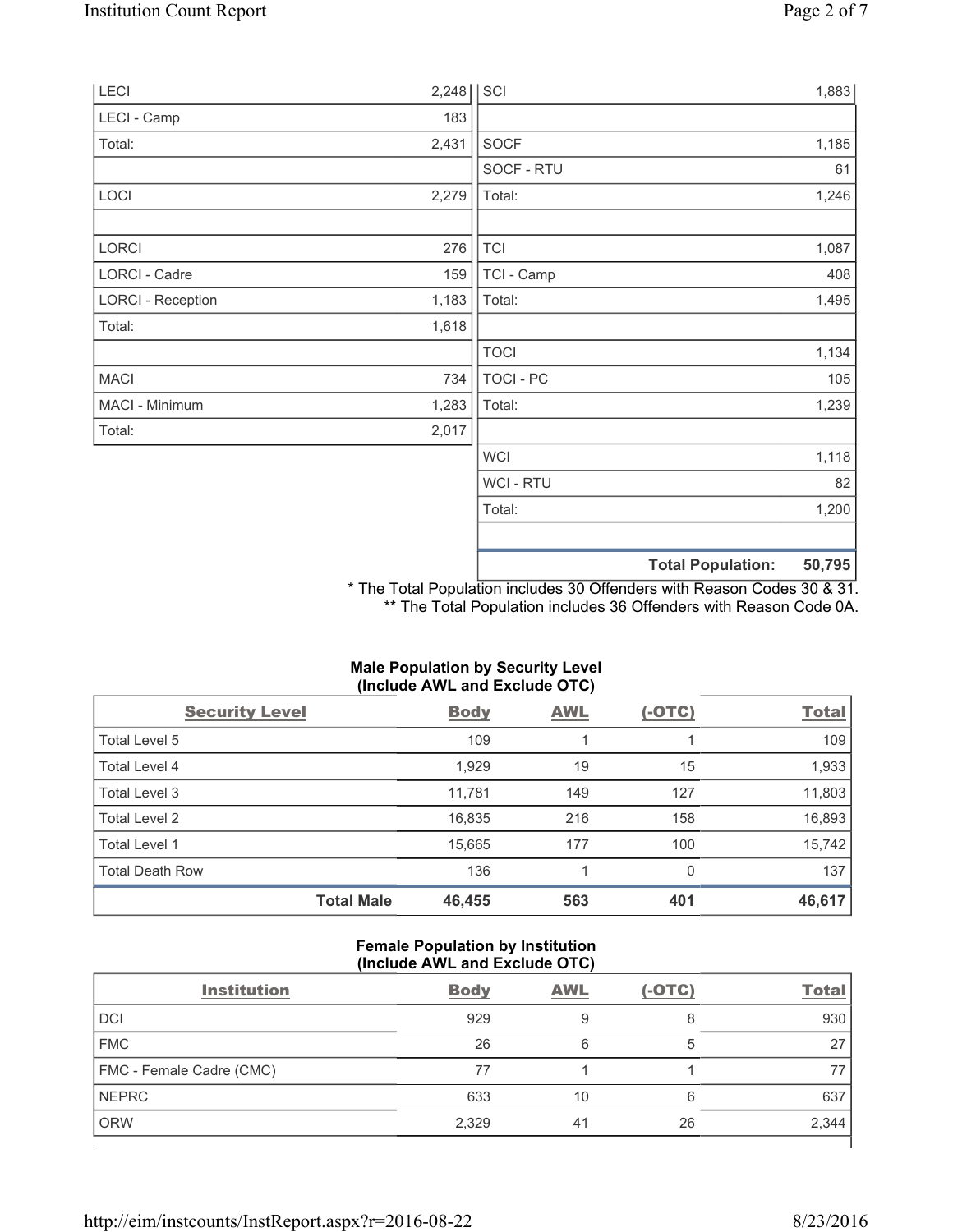| <b>ORW - Death Row</b> |                          |        | 0   |     |        |
|------------------------|--------------------------|--------|-----|-----|--------|
| ORW - PC               |                          | 17     | 0   |     |        |
| ORW - Reception        |                          | 211    |     |     | 21'    |
| ORW - RTU              |                          | 48     |     |     | 48     |
|                        | <b>Total Female</b>      | 4,271  | 67  | 46  | 4,292  |
|                        |                          |        |     |     |        |
|                        | <b>Total Population:</b> | 50,726 | 630 | 447 | 50,909 |

## **Male Population by Institution: Security Level 5 (Include AWL and Exclude OTC)**

|              | <b>Institution</b>   | <b>Body</b> | <b>AWL</b> | $(-OTC)$ | <b>Total</b> |
|--------------|----------------------|-------------|------------|----------|--------------|
| <b>MANCI</b> |                      |             |            |          |              |
| <b>OSP</b>   |                      | 106         |            |          | 106          |
| SOCF - RTU   |                      |             |            |          |              |
|              | <b>Total Level 5</b> | 109         |            |          | 109          |

## **Male Population by Institution: Security Level 4 (Include AWL and Exclude OTC)**

| <b>Institution</b>       |                      | <b>Body</b>               | <b>AWL</b>          | $(-OTC)$            | <b>Total</b>              |
|--------------------------|----------------------|---------------------------|---------------------|---------------------|---------------------------|
| ACI                      |                      | $\overline{2}$            | $\mathsf{O}\xspace$ | $\mathsf{O}\xspace$ | $\sqrt{2}$                |
| CCI                      |                      | $\mathfrak{S}$            | $\mathsf{O}\xspace$ | $\mathsf 0$         | $\ensuremath{\mathsf{3}}$ |
| <b>CRC</b>               |                      | 19                        | $\mathsf{O}\xspace$ | $\mathbf 0$         | $19$                      |
| CRC - Reception          |                      | $\overline{7}$            | $\mathsf{O}\xspace$ | $\mathsf{O}\xspace$ | $\overline{7}$            |
| <b>LECI</b>              |                      | 8                         | $\mathsf{O}\xspace$ | $\mathsf 0$         | $\,8\,$                   |
| LOCI                     |                      | $\mathsf 3$               | $\mathsf{O}\xspace$ | $\mathbf 0$         | $\sqrt{3}$                |
| LORCI                    |                      | $\,6$                     | $\mathbf 2$         | $\sqrt{2}$          | $\,6\,$                   |
| <b>LORCI - Reception</b> |                      | $\overline{4}$            | $\mathsf{O}\xspace$ | $\mathsf{O}\xspace$ | $\overline{4}$            |
| <b>MANCI</b>             |                      | 29                        | $\mathsf{O}\xspace$ | $\mathsf{O}\xspace$ | 29                        |
| <b>NCCI</b>              |                      | $\ensuremath{\mathsf{3}}$ | $\mathsf{O}\xspace$ | $\mathsf{O}\xspace$ | $\ensuremath{\mathsf{3}}$ |
| <b>NCI</b>               |                      | $\mathfrak{S}$            | $\mathsf{O}\xspace$ | $\mathsf 0$         | $\ensuremath{\mathsf{3}}$ |
| <b>OSP</b>               |                      | 325                       | $\,$ 3 $\,$         | $\mathfrak{S}$      | 325                       |
| <b>RCI</b>               |                      | 22                        | $\mathsf{O}\xspace$ | $\mathsf{O}\xspace$ | 22                        |
| SCI                      |                      | 9                         | $\mathsf{O}\xspace$ | $\mathsf 0$         | $\boldsymbol{9}$          |
| SOCF                     |                      | 1,182                     | $\boldsymbol{9}$    | $\overline{7}$      | 1,184                     |
| SOCF - RTU               |                      | 55                        | $\mathbf 1$         | 1                   | 55                        |
| <b>TCI</b>               |                      | $\overline{2}$            | $\mathsf{O}\xspace$ | $\mathbf 0$         | $\overline{2}$            |
| <b>TOCI</b>              |                      | 206                       | 4                   | $\overline{2}$      | 208                       |
| <b>TOCI - PC</b>         |                      | 18                        | $\mathsf{O}\xspace$ | $\mathsf{O}\xspace$ | 18                        |
| WCI                      |                      | 23                        | $\mathsf{O}\xspace$ | $\mathbf 0$         | 23                        |
|                          | <b>Total Level 4</b> | 1,929                     | 19                  | 15                  | 1,933                     |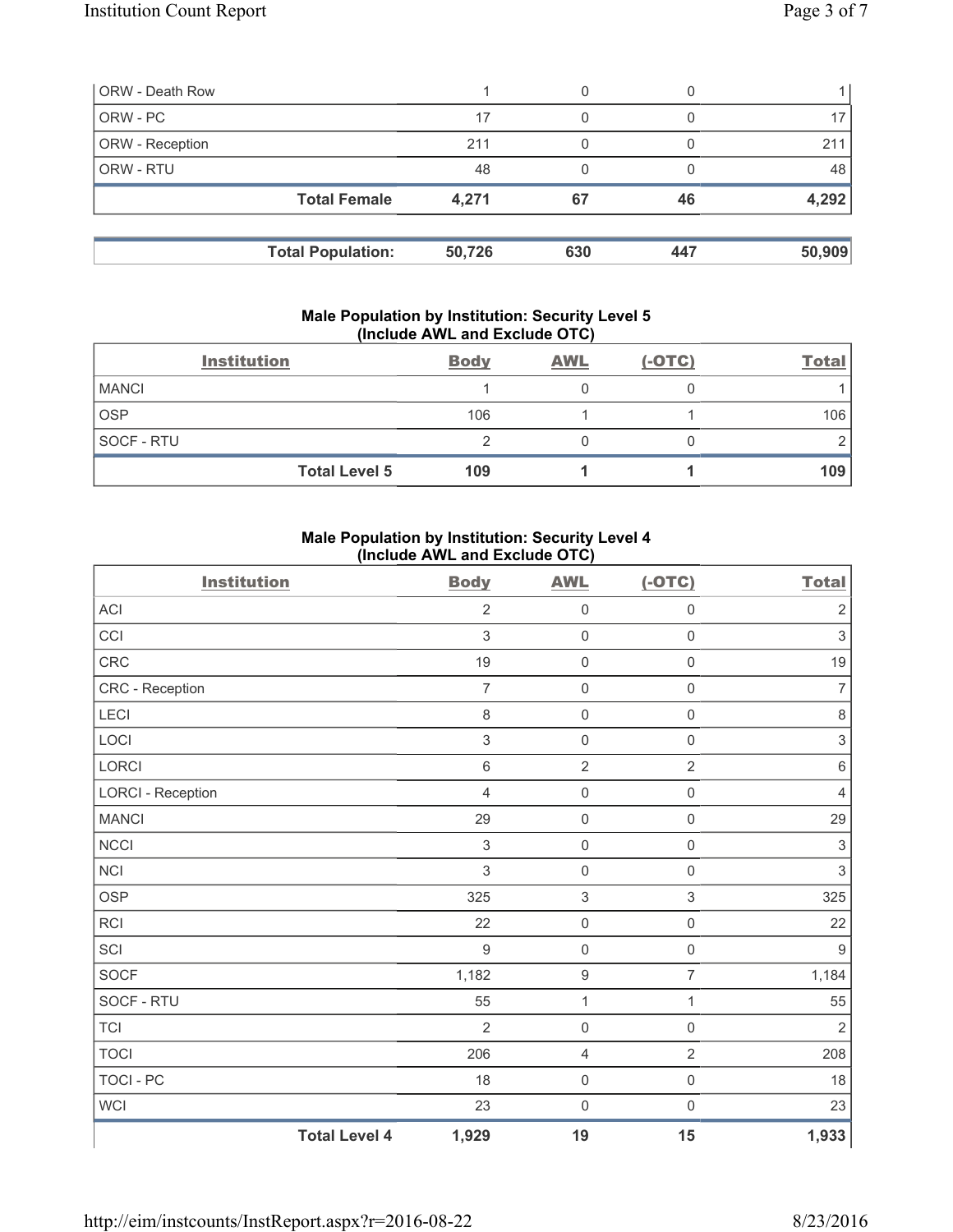| Page 4 of 7 |  |  |
|-------------|--|--|
|-------------|--|--|

|                                   | (Include AWL and Exclude OTC) |                     |                     |                           |
|-----------------------------------|-------------------------------|---------------------|---------------------|---------------------------|
| <b>Institution</b>                | <b>Body</b>                   | <b>AWL</b>          | $(-OTC)$            | <b>Total</b>              |
| <b>ACI</b>                        | 27                            | $\mathsf 0$         | $\mathsf{O}\xspace$ | 27                        |
| <b>ACI - RTU</b>                  | 1                             | $\mathsf{O}\xspace$ | $\mathsf{O}\xspace$ | 1                         |
| <b>BECI</b>                       | 3                             | $\mathbf 0$         | $\mathsf{O}\xspace$ | $\ensuremath{\mathsf{3}}$ |
| CCI                               | $\overline{4}$                | $\mathsf{O}\xspace$ | $\mathsf{O}\xspace$ | $\overline{4}$            |
| CRC                               | 106                           | $\boldsymbol{9}$    | $\mathsf g$         | 106                       |
| CRC - Cadre                       | 187                           | $\mathbf 0$         | $\mathsf{O}\xspace$ | 187                       |
| CRC - Reception                   | 694                           | 17                  | 11                  | 700                       |
| CRC - RTU                         | 53                            | $\mathbf 0$         | $\mathsf{O}\xspace$ | 53                        |
| <b>FMC</b>                        | $\overline{4}$                | $\mathsf{O}\xspace$ | $\mathsf{O}\xspace$ | 4                         |
| FMC - Intensive Care - Male (CMC) | 3                             | $\mathsf{O}\xspace$ | $\mathbf 0$         | $\ensuremath{\mathsf{3}}$ |
| GCI                               | $\mathbf{1}$                  | $\mathbf 0$         | $\mathsf{O}\xspace$ | $\mathbf{1}$              |
| <b>LAECI</b>                      | $\mathbf{1}$                  | $\mathsf{O}\xspace$ | $\mathbf 0$         | $\mathbf{1}$              |
| LECI                              | 2,139                         | 11                  | $10$                | 2,140                     |
| LOCI                              | $\overline{4}$                | $\mathsf{O}\xspace$ | $\mathsf{O}\xspace$ | $\overline{4}$            |
| <b>LORCI</b>                      | 94                            | 35                  | 32                  | 97                        |
| <b>LORCI - Cadre</b>              | 116                           | $\mathbf 0$         | $\mathsf{O}\xspace$ | 116                       |
| <b>LORCI - Reception</b>          | 637                           | $\mathbf{1}$        | $\mathbf{1}$        | 637                       |
| <b>MACI</b>                       | 661                           | $\overline{2}$      | $\overline{2}$      | 661                       |
| <b>MANCI</b>                      | 2,202                         | 22                  | 20                  | 2,204                     |
| MANCI - Camp                      | $\mathbf{1}$                  | $\mathsf{O}\xspace$ | $\mathbf 0$         | $\mathbf{1}$              |
| <b>NCCI</b>                       | $\,8\,$                       | $\mathbf{1}$        | $\mathbf{1}$        | 8                         |
| <b>NCI</b>                        | $\overline{4}$                | $\mathbf 0$         | $\mathbf 0$         | $\overline{4}$            |
| <b>OSP</b>                        | $\mathbf 1$                   | $\mathbf 0$         | $\mathsf{O}\xspace$ | $\mathbf{1}$              |
| PCI                               | 36                            | $\mathbf{1}$        | $\mathsf{O}\xspace$ | 37                        |
| RCI                               | 1,815                         | 26                  | 21                  | 1,820                     |
| <b>RICI</b>                       | $\sqrt{2}$                    | $\mathsf{O}\xspace$ | $\mathbf 0$         | $\overline{2}$            |
| SCI                               | $\overline{4}$                | $\mathsf{O}\xspace$ | $\mathsf{O}\xspace$ | $\overline{4}$            |
| <b>SOCF</b>                       | $\sqrt{2}$                    | $\mathsf{O}\xspace$ | $\mathsf{O}\xspace$ | $\sqrt{2}$                |
| SOCF - RTU                        | $\overline{4}$                | $\mathsf{O}\xspace$ | $\mathsf{O}\xspace$ | $\overline{4}$            |
| <b>TCI</b>                        | 1,004                         | $\,8\,$             | $\overline{7}$      | 1,005                     |
| TCI - Camp                        | 1                             | $\boldsymbol{0}$    | $\mathsf{O}\xspace$ | 1                         |
| <b>TOCI</b>                       | 774                           | $\,6\,$             | $\,6\,$             | 774                       |
| <b>TOCI - PC</b>                  | 86                            | $\mathsf{O}\xspace$ | $\mathsf{O}\xspace$ | 86                        |
| <b>WCI</b>                        | 1,022                         | $10$                | $\overline{7}$      | 1,025                     |
| WCI - RTU                         | 80                            | $\mathsf{O}\xspace$ | $\mathsf{O}\xspace$ | 80                        |
| <b>Total Level 3</b>              | 11,781                        | 149                 | 127                 | 11,803                    |

# **Male Population by Institution: Security Level 3**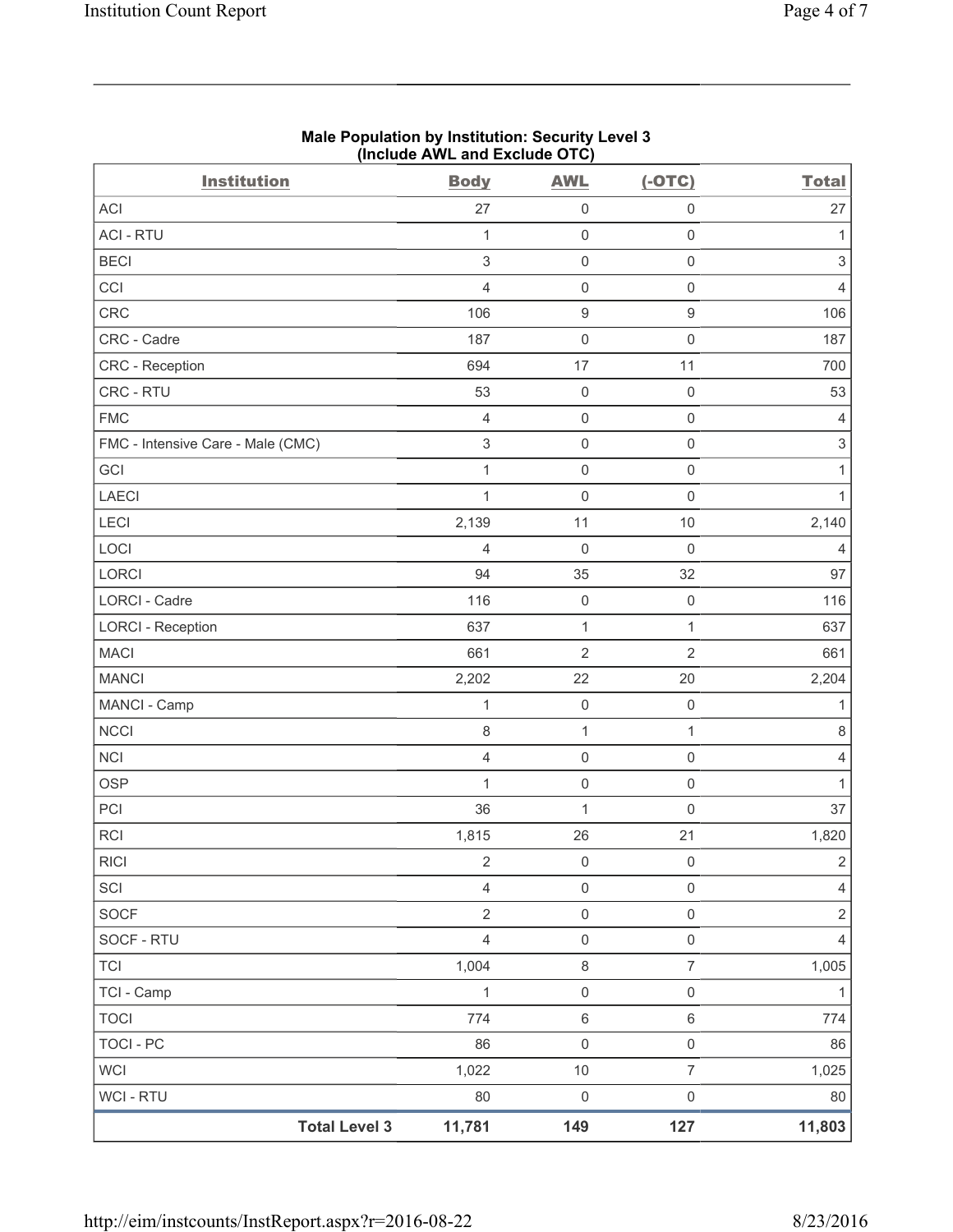| <b>Institution</b>                | <b>Body</b>  | <b>AWL</b>                | $(-OTC)$                  | <b>Total</b>   |
|-----------------------------------|--------------|---------------------------|---------------------------|----------------|
| ACI                               | 737          | $\,$ 5 $\,$               | 4                         | 738            |
| ACI-PC                            | 90           | $\mathsf{O}\xspace$       | $\mathsf{O}\xspace$       | 90             |
| <b>ACI - RTU</b>                  | 78           | $\mathsf{O}\xspace$       | $\mathsf{O}\xspace$       | 78             |
| <b>BECI</b>                       | 1,450        | 17                        | 14                        | 1,453          |
| CCI                               | 1,815        | 14                        | $\overline{7}$            | 1,822          |
| CRC                               | 170          | $\,$ 5 $\,$               | $\ensuremath{\mathsf{3}}$ | 172            |
| CRC - Cadre                       | 36           | $\mathsf 0$               | $\mathsf{O}\xspace$       | 36             |
| CRC - Reception                   | 220          | $\,6\,$                   | $\,$ 6 $\,$               | 220            |
| CRC - RTU                         | 4            | $\mathsf{O}\xspace$       | $\mathsf{O}\xspace$       | $\overline{4}$ |
| CRC - Youth                       | $\mathbf 1$  | $\mathbf 1$               | $\mathbf{1}$              | $\mathbf{1}$   |
| <b>FMC</b>                        | 5            | $\mathbf 1$               | $\mathsf{O}\xspace$       | $\,6\,$        |
| FMC - Intensive Care - Male (CMC) | 17           | $\mathsf 0$               | $\mathsf{O}\xspace$       | 17             |
| GCI                               | 722          | $\sqrt{5}$                | $\,$ 3 $\,$               | 724            |
| <b>LAECI</b>                      | 1,113        | $10$                      | 10                        | 1,113          |
| LECI                              | 92           | $\mathsf 0$               | $\mathsf{O}\xspace$       | 92             |
| LOCI                              | 1,277        | 12                        | $\,8\,$                   | 1,281          |
| LORCI                             | 135          | 18                        | 17                        | 136            |
| <b>LORCI - Cadre</b>              | 39           | $\mathbf{1}$              | $\mathsf{O}\xspace$       | 40             |
| <b>LORCI - Reception</b>          | 395          | $\ensuremath{\mathsf{3}}$ | $\ensuremath{\mathsf{3}}$ | 395            |
| <b>MACI</b>                       | 73           | $\sqrt{2}$                | $\mathbf{1}$              | 74             |
| <b>MANCI</b>                      | 36           | $\mathbf 1$               | $\mathbf{1}$              | 36             |
| <b>MCI</b>                        | 1,636        | 25                        | 15                        | 1,646          |
| MCI - Camp                        | $\mathbf 1$  | $\mathsf{O}\xspace$       | $\mathsf 0$               | $\mathbf{1}$   |
| <b>NCCI</b>                       | 1,556        | 12                        | $\hbox{9}$                | 1,559          |
| NCCI - Camp                       | 23           | $\mathsf{O}\xspace$       | $\mathsf 0$               | 23             |
| <b>NCI</b>                        | 1,629        | 25                        | 22                        | 1,632          |
| PCI                               | 723          | 11                        | $\overline{7}$            | 727            |
| RCI                               | 277          | $\sqrt{2}$                | $\mathbf{1}$              | 278            |
| <b>RICI</b>                       | 1,579        | 31                        | 19                        | 1,591          |
| SCI                               | 774          | $\boldsymbol{9}$          | $\boldsymbol{7}$          | 776            |
| <b>TCI</b>                        | 35           | $\mathsf 0$               | $\mathsf{O}\xspace$       | 35             |
| <b>TOCI</b>                       | 22           | $\mathsf 0$               | $\mathsf{O}\xspace$       | 22             |
| <b>TOCI - PC</b>                  | $\mathbf{1}$ | $\mathsf 0$               | $\mathsf{O}\xspace$       | $\mathbf{1}$   |
| <b>WCI</b>                        | 72           | $\mathsf{O}\xspace$       | $\mathsf{O}\xspace$       | 72             |
| WCI - RTU                         | $\sqrt{2}$   | $\mathsf{O}\xspace$       | $\mathsf{O}\xspace$       | $\overline{2}$ |
| <b>Total Level 2</b>              | 16,835       | 216                       | 158                       | 16,893         |

#### **Male Population by Institution: Security Level 2 (Include AWL and Exclude OTC)**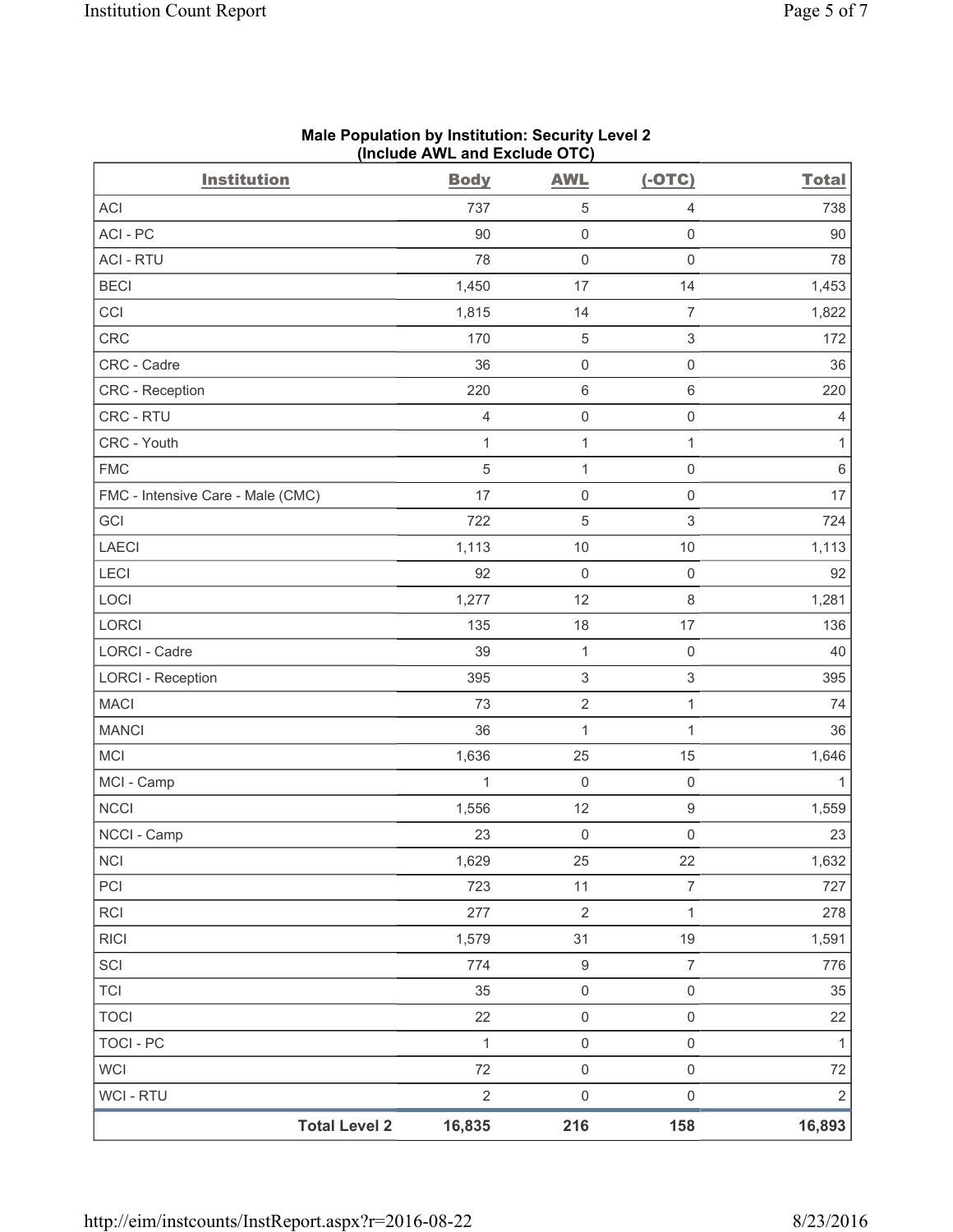| <b>Institution</b>                | <b>Body</b>    | <b>AWL</b>                | $(-OTC)$                  | <b>Total</b>   |
|-----------------------------------|----------------|---------------------------|---------------------------|----------------|
| <b>ACI</b>                        | 685            | $\ensuremath{\mathsf{3}}$ | $\ensuremath{\mathsf{3}}$ | 685            |
| ACI-PC                            | 1              | $\mathsf 0$               | $\mathsf{O}\xspace$       | $\mathbf{1}$   |
| <b>ACI - RTU</b>                  | 33             | $\mathsf 0$               | $\mathsf 0$               | 33             |
| <b>BECI</b>                       | 789            | 14                        | $\overline{7}$            | 796            |
| <b>BECI</b> - Camp                | 479            | $\mathsf{O}\xspace$       | $\mathsf 0$               | 479            |
| CCI                               | 770            | 5                         | $\overline{4}$            | 771            |
| CRC                               | 96             | $\mathbf{1}$              | $\mathbf{1}$              | 96             |
| CRC - Reception                   | 70             | $\,$ 3 $\,$               | $\overline{2}$            | 71             |
| CRC - RTU                         | $\overline{2}$ | $\mathsf{O}\xspace$       | $\mathsf{O}\xspace$       | $\overline{2}$ |
| <b>FMC</b>                        | 460            | $\overline{4}$            | $\ensuremath{\mathsf{3}}$ | 461            |
| FMC - Intensive Care - Male (CMC) | 22             | $\mathsf{O}\xspace$       | $\mathsf{O}\xspace$       | 22             |
| GCI                               | 503            | 13                        | 8                         | 508            |
| GCI - Camp                        | 769            | $\ensuremath{\mathsf{3}}$ | 1                         | 771            |
| <b>LAECI</b>                      | 662            | $\,$ 6 $\,$               | $\overline{4}$            | 664            |
| LECI                              | $\hbox{9}$     | $\mathbf{1}$              | $\mathsf 0$               | 10             |
| LECI - Camp                       | 183            | $\mathbf 0$               | $\mathbf 0$               | 183            |
| LOCI                              | 995            | 11                        | $\overline{7}$            | 999            |
| <b>LORCI</b>                      | 41             | 8                         | 8                         | 41             |
| LORCI - Cadre                     | 4              | $\mathsf{O}\xspace$       | $\mathsf{O}\xspace$       | 4              |
| <b>LORCI - Reception</b>          | 147            | $\mathbf{1}$              | $\mathbf{1}$              | 147            |
| MACI - Minimum                    | 1,283          | 11                        | $\,6$                     | 1,288          |
| <b>MANCI</b>                      | 25             | $\,6\,$                   | $\ensuremath{\mathsf{3}}$ | 28             |
| MANCI - Camp                      | 405            | $\overline{2}$            | $\overline{2}$            | 405            |
| MCI                               | 582            | $\,8\,$                   | 5                         | 585            |
| MCI - Camp                        | 363            | $\mathbf 1$               | $\mathbf 1$               | 363            |
| $\sf NCCI$                        | 851            | 10                        | $\overline{4}$            | 857            |
| NCCI - Camp                       | 444            | $\mathsf{O}\xspace$       | $\mathsf{O}\xspace$       | 444            |
| <b>NCI</b>                        | 801            | $\,8\,$                   | $\sqrt{5}$                | 804            |
| <b>OSP</b>                        | $\overline{7}$ | $\overline{2}$            | $\overline{2}$            | $\overline{7}$ |
| OSP - Camp                        | 118            | $\mathsf{O}\xspace$       | $\mathsf{O}\xspace$       | 118            |
| PCI                               | 1,342          | 27                        | $10$                      | 1,359          |
| <b>RICI</b>                       | 1,043          | $10$                      | $\overline{4}$            | 1,049          |
| SCI                               | 1,096          | $\mathsf g$               | $\mathbf{1}$              | 1,104          |
| <b>TCI</b>                        | 46             | $\,8\,$                   | $\,6\,$                   | 48             |
| TCI - Camp                        | 407            | $\mathsf{O}\xspace$       | $\mathsf 0$               | 407            |
| <b>TOCI</b>                       | 132            | $\overline{2}$            | $\overline{2}$            | 132            |

#### **Male Population by Institution: Security Level 1 (Include AWL and Exclude OTC)**